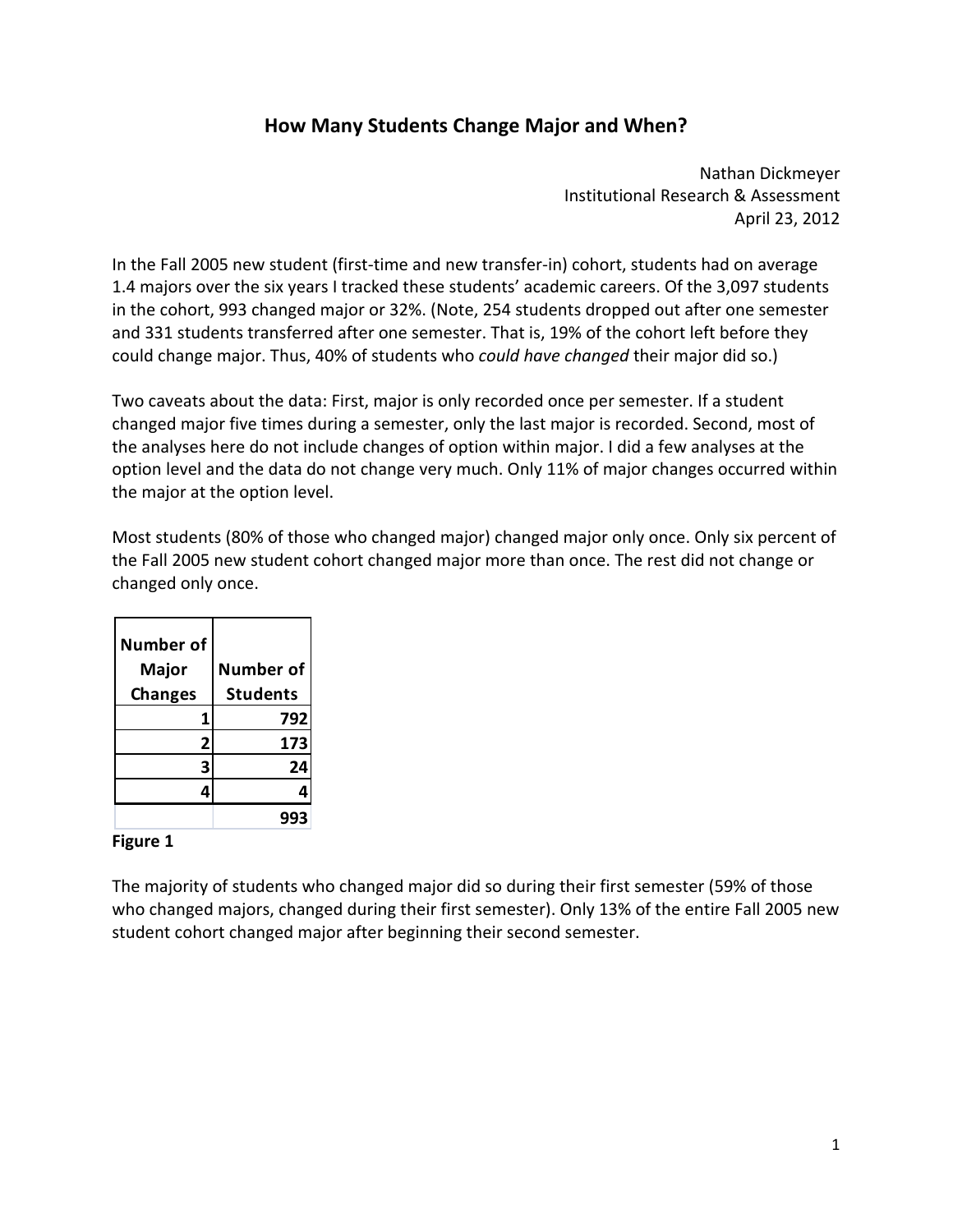

## **Figure 2**

 The 583 students who changed major after one semester had accumulated an average of six earned credits at that point. The nine students who changed after seven semesters had earned an average of 38 credits (see Figure 3).

| Number of<br><b>Semesters Before</b><br><b>First Major Change</b> | Number of<br><b>Students Who</b><br><b>Changed Major</b> | <b>Credits Earned</b><br><b>Before First Major</b><br>Change |
|-------------------------------------------------------------------|----------------------------------------------------------|--------------------------------------------------------------|
|                                                                   | 583                                                      | 6                                                            |
|                                                                   | 157                                                      | 12                                                           |
| 3                                                                 | 124                                                      | 20                                                           |
| 4                                                                 | 53                                                       | 22                                                           |
| 5                                                                 | 31                                                       | 27                                                           |
| 6                                                                 | 24                                                       | 35                                                           |
|                                                                   | 9                                                        | 38                                                           |
| 8                                                                 | 5                                                        | 35                                                           |
| 9                                                                 |                                                          | 48                                                           |
| 10                                                                | 5                                                        | 46                                                           |

 **Figure 3**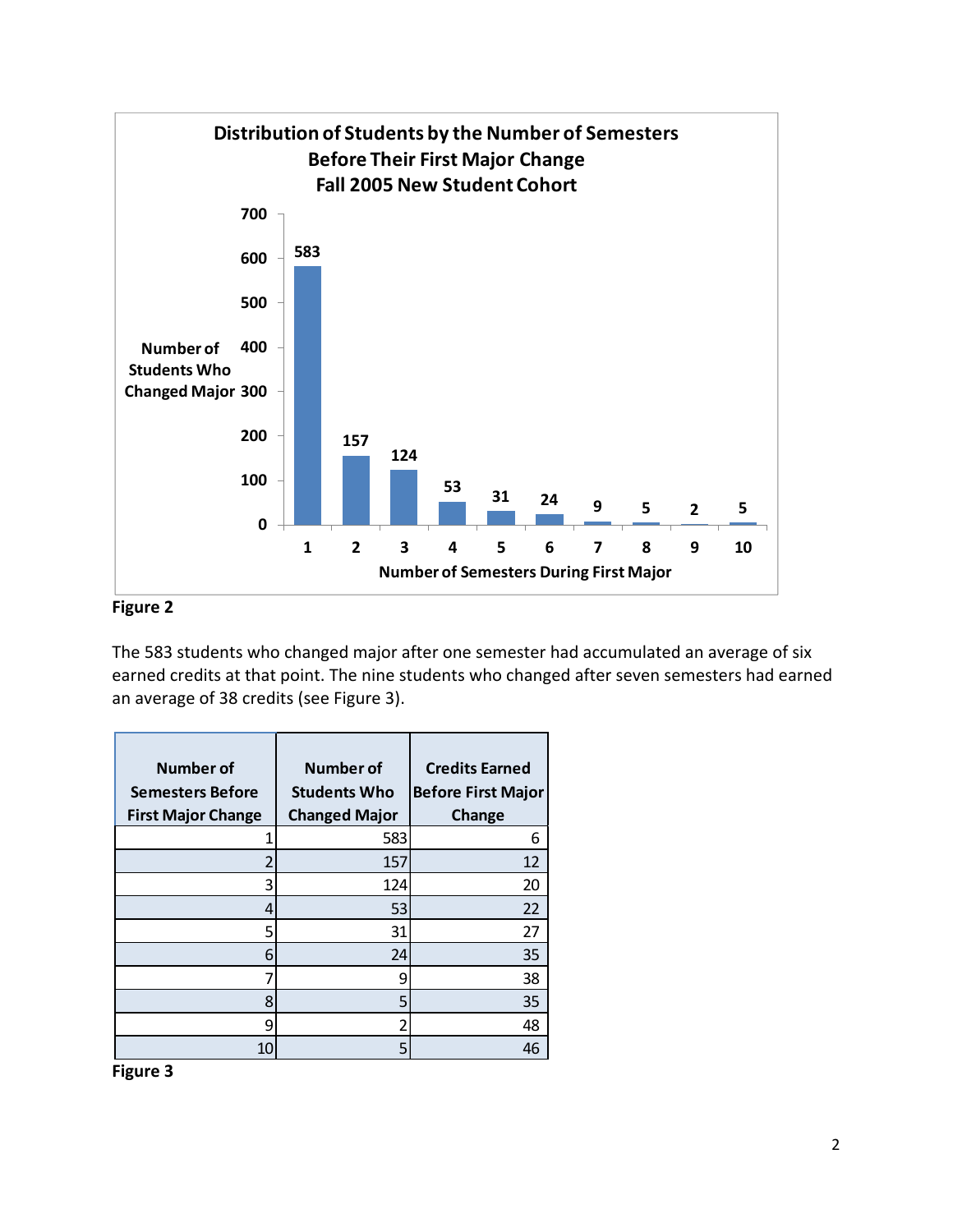Graduates changed major more than the average student. Drop outs changed major fewer times on average, partially because a large proportion of them dropped out before beginning their second semester.

|                        | Average<br><b>Number of</b><br><b>Majors Per</b><br><b>Student</b> | <b>Number of</b><br><b>Students by</b><br><b>Type</b> |
|------------------------|--------------------------------------------------------------------|-------------------------------------------------------|
| <b>Graduates</b>       | 1.56                                                               | 821                                                   |
| <b>Transfers</b>       | 1.30                                                               | 1,278                                                 |
| <b>Drop Outs</b>       | 1.26                                                               | 860                                                   |
| <b>Still Attending</b> | 1.78                                                               | 138                                                   |
| Total                  | 1.38                                                               | 3.09                                                  |

 **Figure 4**



 **Figure 5**

 If we look only at students who last more than four semesters, however, we see very little difference in major‐changing behavior. The average number of majors for these students was 1.6. It was also 1.6 for those who graduated and 1.6 for those who transferred. It was 1.5 for those who dropped out. Thus, the higher number of major changes per student seen among graduates in Figure 5 is attributable to the bias caused by the higher proportion of transfers and drop outs who lasted only one or two semesters at LaGuardia.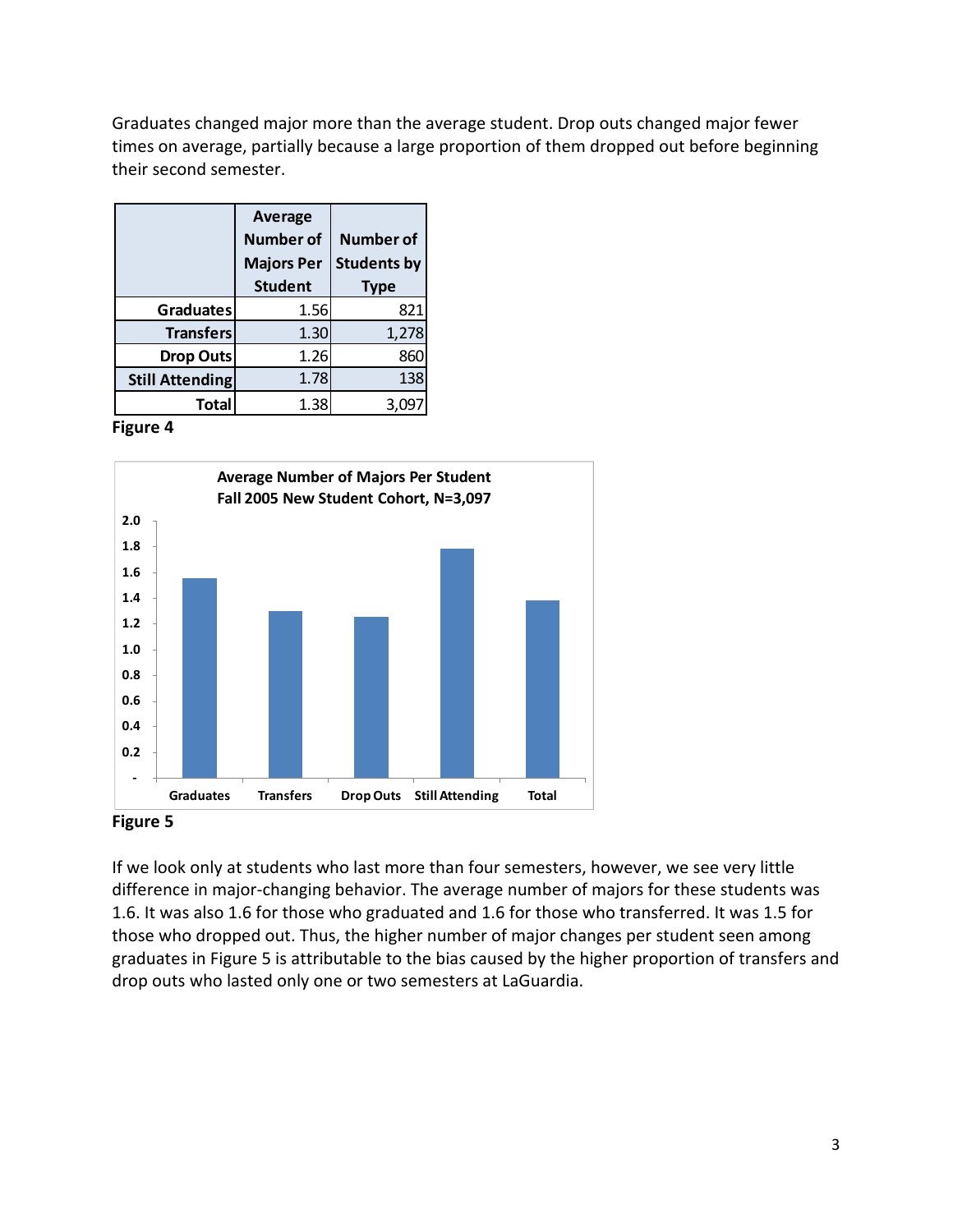In Figure 6 we can see the number of students who changed out of a major (not option) and the number who changed into a major over the six‐year period. Figure 6 is ordered starting with the highest percentage of out‐going majors. Business administration leads the list with Liberal Arts: Math and Science not far behind. Business Administration has the smallest proportion of out‐ going students. Liberal Arts: Social Science and Humanities is near the average in exporting majors. (Majors with fewer than ten initial students from the Fall 2005 new student pool were excluded in Figures 6, 7 and 8.)

|                                          |                      |                |                  | Out-            | In-           |
|------------------------------------------|----------------------|----------------|------------------|-----------------|---------------|
|                                          |                      |                |                  | <b>Going As</b> | Coming        |
|                                          | Total Out- Total In- |                | <b>Fall 2005</b> | $%$ of          | As % of       |
| Major (code)                             | going                | coming         | <b>Majors</b>    | <b>Majors</b>   | <b>Majors</b> |
| <b>Business Management (73)</b>          | 97                   | 71             | 177              | 55%             | 40%           |
| Secretary (late: Writing & Lit) (36)     | 8                    | 7              | 15               | 53%             | 47%           |
| Liberal Arts: Math & Science (39)        | 147                  | 118            | 280              | 53%             | 42%           |
| <b>Computer Science (25)</b>             | 29                   | 6              | 60               | 48%             | 10%           |
| <b>Accounting (02)</b>                   | 65                   | 55             | 147              | 44%             | 37%           |
| Nursing (47)                             | 195                  | 33             | 455              | 43%             | 7%            |
| <b>Computer Technology (96)</b>          | 24                   | 9              | 57               | 42%             | 16%           |
| <b>Physical Therapist Assistant (35)</b> | 41                   | 20             | 99               | 41%             | 20%           |
| <b>Computer Operations (81)</b>          | 17                   | $\overline{2}$ | 42               | 40%             | 5%            |
| <b>Education: Bilingual Ed (75)</b>      | $\overline{7}$       | 11             | 18               | 39%             | 61%           |
| <b>Mortuary Science (04)</b>             | 17                   | $\overline{7}$ | 45               | 38%             | 16%           |
| <b>Civil Engineering Science (24)</b>    | $\overline{7}$       | 19             | 19               | 37%             | 100%          |
| <b>Occupational Therapy Ass't (54)</b>   | 18                   | 25             | 50               | 36%             | 50%           |
| Liberal Arts: Soc Sci & Humes (37)       | 233                  | 249            | 648              | 36%             | 38%           |
| Liberal Arts (Ed Pgrm Soc Qns) (11)      | 53                   | 52             | 149              | 36%             | 35%           |
| <b>New Media Technology (27)</b>         | 9                    | 27             | 27               | 33%             | 100%          |
| Travel, Tourism, & Hospitality (74)      | 26                   | 18             | 79               | 33%             | 23%           |
| Human Services: Child Dev (14)           | 37                   | 90             | 113              | 33%             | 80%           |
| <b>Commercial Photography (17)</b>       | 9                    | 6              | 28               | 32%             | 21%           |
| Fine Arts (51)                           | 19                   | 19             | 62               | 31%             | 31%           |
| <b>EMT/Paramedic (83)</b>                | 18                   | 20             | 59               | 31%             | 34%           |
| Dietetic Technician (07)                 | 5                    | 6              | 17               | 29%             | 35%           |
| <b>Veterinary Technology (40)</b>        | 35                   | $\overline{4}$ | 131              | 27%             | 3%            |
| <b>Paralegal Studies (57)</b>            | 18                   | 17             | 76               | 24%             | 22%           |
| <b>Business Administration (08)</b>      | 45                   | 185            | 220              | 20%             | 84%           |

 **Figure 6**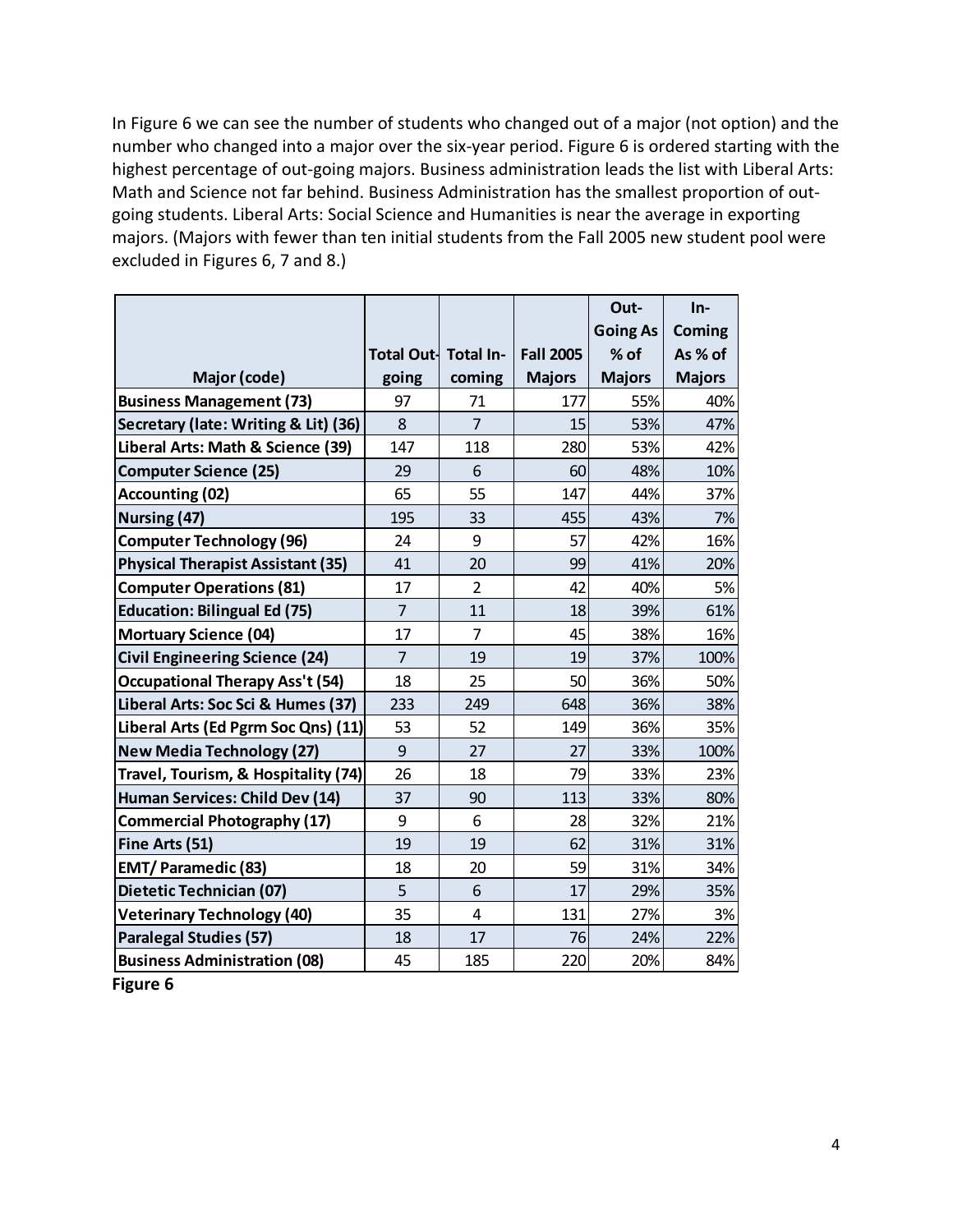In Figure 7 we see the same table as in Figure 6, this time with the order determined by the incoming majors as a percentage of Fall 2005 majors. Civil Engineering and New Media Technology drew as many new majors as were in their initial groups. Business Administration drew a number equal to 84% of the size of its Fall 2005 new student class during the six years examined.

|                                          |                      |                |                  | Out-            | In-           |
|------------------------------------------|----------------------|----------------|------------------|-----------------|---------------|
|                                          |                      |                |                  | <b>Going As</b> | Coming        |
|                                          | Total Out- Total In- |                | <b>Fall 2005</b> | $%$ of          | As % of       |
| Major (code)                             | going                | coming         | <b>Majors</b>    | <b>Majors</b>   | <b>Majors</b> |
| <b>Civil Engineering Science (24)</b>    | 7                    | 19             | 19               | 37%             | 100%          |
| <b>New Media Technology (27)</b>         | 9                    | 27             | 27               | 33%             | 100%          |
| <b>Business Administration (08)</b>      | 45                   | 185            | 220              | 20%             | 84%           |
| Human Services: Child Dev (14)           | 37                   | 90             | 113              | 33%             | 80%           |
| <b>Education: Bilingual Ed (75)</b>      | $\overline{7}$       | 11             | 18               | 39%             | 61%           |
| <b>Occupational Therapy Ass't (54)</b>   | 18                   | 25             | 50               | 36%             | 50%           |
| Secretary (late: Writing & Lit) (36)     | 8                    | $\overline{7}$ | 15               | 53%             | 47%           |
| Liberal Arts: Math & Science (39)        | 147                  | 118            | 280              | 53%             | 42%           |
| <b>Business Management (73)</b>          | 97                   | 71             | 177              | 55%             | 40%           |
| Liberal Arts: Soc Sci & Humes (37)       | 233                  | 249            | 648              | 36%             | 38%           |
| <b>Accounting (02)</b>                   | 65                   | 55             | 147              | 44%             | 37%           |
| Dietetic Technician (07)                 | 5                    | 6              | 17               | 29%             | 35%           |
| Liberal Arts (Ed Pgrm Soc Qns) (11)      | 53                   | 52             | 149              | 36%             | 35%           |
| <b>EMT/Paramedic (83)</b>                | 18                   | 20             | 59               | 31%             | 34%           |
| Fine Arts (51)                           | 19                   | 19             | 62               | 31%             | 31%           |
| Travel, Tourism, & Hospitality (74)      | 26                   | 18             | 79               | 33%             | 23%           |
| <b>Paralegal Studies (57)</b>            | 18                   | 17             | 76               | 24%             | 22%           |
| <b>Commercial Photography (17)</b>       | 9                    | 6              | 28               | 32%             | 21%           |
| <b>Physical Therapist Assistant (35)</b> | 41                   | 20             | 99               | 41%             | 20%           |
| <b>Computer Technology (96)</b>          | 24                   | 9              | 57               | 42%             | 16%           |
| <b>Mortuary Science (04)</b>             | 17                   | 7              | 45               | 38%             | 16%           |
| <b>Computer Science (25)</b>             | 29                   | 6              | 60               | 48%             | 10%           |
| Nursing (47)                             | 195                  | 33             | 455              | 43%             | 7%            |
| <b>Computer Operations (81)</b>          | 17                   | $\overline{2}$ | 42               | 40%             | 5%            |
| <b>Veterinary Technology (40)</b>        | 35                   | 4              | 131              | 27%             | 3%            |

 **Figure 7**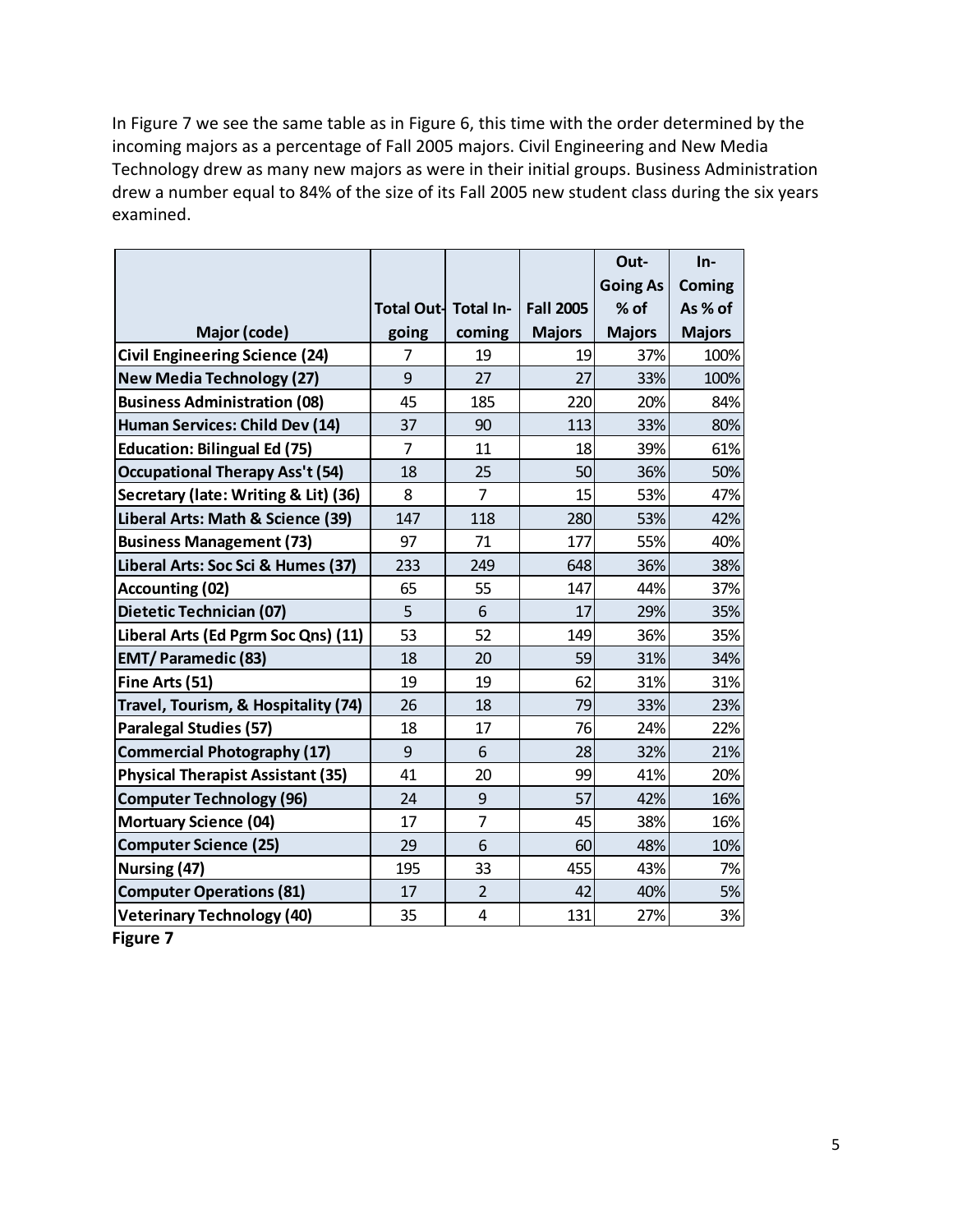Figure 8 summarizes Figures 6 and 7, showing majors by highest to lowest net importers. The number of students changing into a major less the number changing out of a major divided by the number of initial majors in Fall 2005 gives the net import percentage. Negative net import majors are net exporters. As a new major, New Media Technology would be expected to be a net importer.

|                                          | In-coming less<br>Out-going as<br>% of Fall 05 |
|------------------------------------------|------------------------------------------------|
| Major (code)                             | (Net Imports)                                  |
| <b>New Media Technology (27)</b>         | 67%                                            |
| <b>Business Administration (08)</b>      | 64%                                            |
| <b>Civil Engineering Science (24)</b>    | 63%                                            |
| Human Services: Child Dev (14)           | 47%                                            |
| <b>Education: Bilingual Ed (75)</b>      | 22%                                            |
| <b>Occupational Therapy Ass't (54)</b>   | 14%                                            |
| Dietetic Technician (07)                 | 6%                                             |
| <b>EMT/Paramedic (83)</b>                | 3%                                             |
| Liberal Arts: Soc Sci & Humes (37)       | 2%                                             |
| Fine Arts (51)                           | 0%                                             |
| Liberal Arts (Ed Pgrm Soc Qns) (11)      | $-1%$                                          |
| <b>Paralegal Studies (57)</b>            | $-1%$                                          |
| Secretary (late: Writing & Lit) (36)     | $-7%$                                          |
| <b>Accounting (02)</b>                   | $-7%$                                          |
| Travel, Tourism, & Hospitality (74)      | $-10%$                                         |
| Liberal Arts: Math & Science (39)        | $-10%$                                         |
| <b>Commercial Photography (17)</b>       | $-11%$                                         |
| <b>Business Management (73)</b>          | $-15%$                                         |
| <b>Physical Therapist Assistant (35)</b> | $-21%$                                         |
| <b>Mortuary Science (04)</b>             | $-22%$                                         |
| <b>Veterinary Technology (40)</b>        | $-24%$                                         |
| <b>Computer Technology (96)</b>          | $-26%$                                         |
| Nursing (47)                             | $-36%$                                         |
| <b>Computer Operations (81)</b>          | $-36%$                                         |
| <b>Computer Science (25)</b>             | -38%                                           |

 **Figure 8**

 Figure 9 in the pages below shows the traffic in major "importing and exporting." Certificate programs and non‐degree are also shown, when students from associate's degree programs transferred into them, although Fall 2005 new students in these majors were not included in the analysis. Figures 6 and 7 were derived from Figure 9. (Figure 9 is in major code order.) Here you can see that Business Administration received (as shown in its column) many students from Accounting, Liberal Arts: Social Science & Humanities, and Business Management.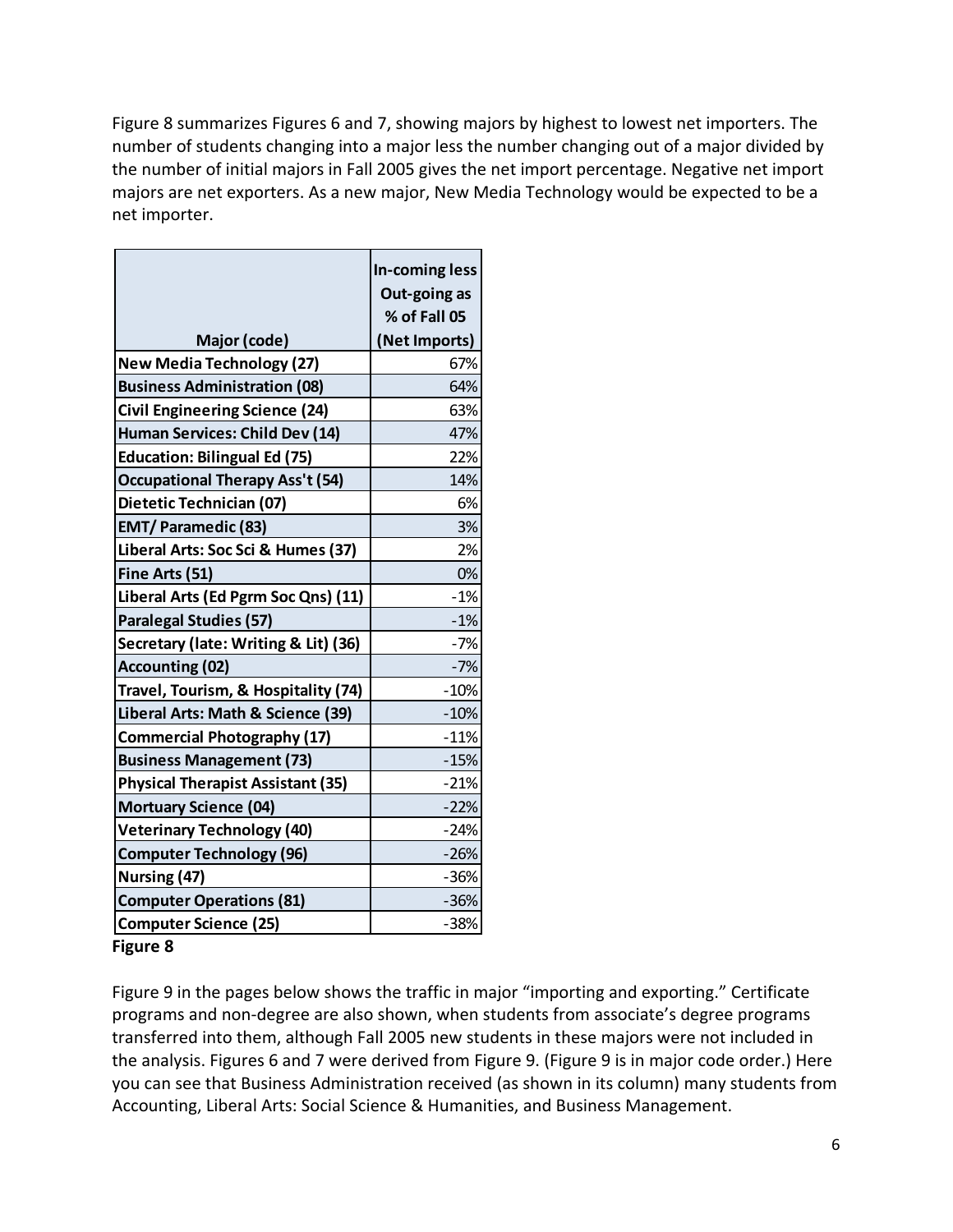| Fall 2005 Cohort 6 Years of Major Change |                |                | <b>Dietetic</b> | <b>Business</b> | Com-<br>mercial | <b>Word Pro-</b>  | Liberal<br>Arts (Ed | Human            | Com-<br>mercial | Program        | Civil<br>Engin- |                | Food<br><b>Service</b> | <b>New</b><br>Media | Physical         | Secre-         |
|------------------------------------------|----------------|----------------|-----------------|-----------------|-----------------|-------------------|---------------------|------------------|-----------------|----------------|-----------------|----------------|------------------------|---------------------|------------------|----------------|
| In-Coming (columns)---->                 | <b>Account</b> | Mortuary       | Tech-           | Admin-          | Pho-            | cessing           | Pgrm Soc            | Services:        | Photogra        | ming and       | eering          | Computer       | <b>Manage</b>          | Tech-               | <b>Therapist</b> | tarial         |
| Out-Going (rows) (Major Code)            | ing            | <b>Science</b> | nician          | istration       | tography        | <b>Specialist</b> | Qns)                | <b>Child Dev</b> | phy             | <b>Systems</b> | <b>Science</b>  | <b>Science</b> | ment                   | nology              | <b>Assistant</b> | <b>Science</b> |
| Accounting (02)                          | $\overline{0}$ | 0              | $\mathbf 0$     | 33              | 0               | 0                 | 2                   | 0                | 1               | 1              | 0               | 0              | 1                      | $\overline{2}$      | 0                | 1              |
| Mortuary Science (04)                    | $\mathbf{1}$   | $\overline{0}$ | $\mathbf{0}$    | $\mathbf{1}$    | $\Omega$        | 0                 | 3                   | $\Omega$         | $\Omega$        | $\Omega$       | $\mathbf{0}$    | $\mathbf{0}$   | $\Omega$               | $\mathbf{1}$        | $\Omega$         | $\Omega$       |
| Dietetic Technician (07)                 | $\Omega$       | $\Omega$       | $\overline{0}$  | $\Omega$        | $\Omega$        | $\Omega$          | $\mathbf{1}$        | $\Omega$         | $\Omega$        | $\Omega$       | 0               | $\Omega$       | $\mathbf{1}$           | $\Omega$            | $\mathbf{1}$     | $\Omega$       |
| <b>Business Administration (08)</b>      | 8              | $\Omega$       | $\Omega$        | $\overline{0}$  | $\Omega$        | $\Omega$          | $\mathbf{1}$        | $\overline{3}$   | $\Omega$        | $\Omega$       | $\mathbf{0}$    | $\mathbf{1}$   | $\Omega$               | $\mathbf{1}$        | $2^{\circ}$      | $\Omega$       |
| Commercial Photography (09)              | 0              | $\Omega$       | $\mathbf 0$     | 0               | $\overline{0}$  | 0                 | $\mathbf 0$         | $\mathbf 0$      | 1               | $\mathbf 0$    | 0               | 0              | $\Omega$               | $\mathbf 0$         | 0                | 0              |
| <b>Word Processing Specialist (10)</b>   | $\Omega$       | $\Omega$       | $\mathbf{0}$    | $\overline{0}$  | $\Omega$        | $\overline{0}$    | $\mathbf{0}$        | $\Omega$         | $\mathbf{0}$    | $\Omega$       | $\mathbf 0$     | $\Omega$       | $\Omega$               | $\Omega$            | $\Omega$         | $\Omega$       |
| Liberal Arts (Ed Pgrm Soc Qns) (11)      | $\mathbf{1}$   | $\Omega$       | $\mathbf 0$     | $\overline{2}$  | $\Omega$        | $\Omega$          | $\overline{0}$      | 8                | 2               | $\Omega$       | 0               | $\Omega$       | $\Omega$               | $\Omega$            | $\Omega$         | $\mathbf{1}$   |
| Human Services: Child Dev (14)           | $\mathbf{1}$   | $\mathbf{1}$   | $\Omega$        | $\mathbf{1}$    | $\Omega$        | $\Omega$          | 8                   | $\Omega$         | $\Omega$        | $\Omega$       | $\Omega$        | $\Omega$       | $\Omega$               | $\overline{2}$      | $\Omega$         | $\Omega$       |
| <b>Commercial Photography (17)</b>       | 0              | $\mathbf 0$    | $\mathbf 0$     | 0               | $\Omega$        | $\Omega$          | $\Omega$            | $\mathbf 0$      | $\overline{0}$  | 0              | 0               | 0              | $\Omega$               | $\mathbf{1}$        | 0                | 0              |
| <b>Programming and Systems (20)</b>      | $\Omega$       | $\Omega$       | $\mathbf{0}$    | $\mathbf{1}$    | $\Omega$        | $\Omega$          | $\Omega$            | $\Omega$         | $\Omega$        | $\overline{0}$ | $\mathbf 0$     | $\Omega$       | $\Omega$               | $\overline{2}$      | $\Omega$         | $\Omega$       |
| <b>Civil Engineering Science (24)</b>    | $\Omega$       | $\Omega$       | $\mathbf{0}$    | $\mathbf{1}$    | $\Omega$        | $\Omega$          | $\mathbf{0}$        | $\Omega$         | $\Omega$        | $\Omega$       | $\overline{0}$  | $\Omega$       | $\Omega$               | $\Omega$            | $\Omega$         | $\Omega$       |
| <b>Computer Science (25)</b>             | $\overline{2}$ | $\overline{0}$ | $\Omega$        | $\overline{3}$  | $\Omega$        | $\Omega$          | $\Omega$            | $\Omega$         | $\Omega$        | $\overline{2}$ | 5               | $\overline{0}$ | $\Omega$               | $\mathbf{1}$        | $\mathbf{1}$     | $\Omega$       |
| <b>Food Service Management (26)</b>      | 0              | 0              | $\mathbf{0}$    | $\mathbf{1}$    | 0               | $\mathbf 0$       | $\mathbf 0$         | $\mathbf 0$      | $\mathbf 0$     | 0              | 0               | 0              | $\overline{0}$         | $\mathbf{0}$        | 0                | 0              |
| New Media Technology (27)                | $\Omega$       | $\overline{0}$ | $\mathbf 0$     | $\overline{2}$  | $\Omega$        | $\overline{0}$    | $\Omega$            | $\Omega$         | $\Omega$        | $\mathbf{1}$   | $\mathbf{0}$    | $\mathbf{1}$   | $\overline{0}$         | $\overline{0}$      | $\Omega$         | $\Omega$       |
| Physical Therapist Assistant (35)        | 0              | $\mathbf 0$    | $\mathbf 0$     | 4               | $\Omega$        | $\Omega$          | $\mathbf{1}$        | 4                | $\mathbf 0$     | $\mathbf 0$    | 0               | 0              | $\Omega$               | $\mathbf{1}$        | $\overline{0}$   | $\Omega$       |
| Secretary (late: Writing & Lit) (36)     | $\Omega$       | $\Omega$       | $\mathbf{0}$    | $\overline{3}$  | $\Omega$        | $\overline{0}$    | $\Omega$            | $\Omega$         | $\Omega$        | $\Omega$       | $\mathbf 0$     | $\Omega$       | $\Omega$               | $\Omega$            | $\Omega$         | $\overline{0}$ |
| Liberal Arts: Soc Sci & Humes (37)       | 14             | $\mathbf{1}$   | $\overline{2}$  | 35              | $\mathbf{1}$    | $\mathbf{1}$      | 13                  | 31               | $\mathbf{1}$    | $\mathbf{1}$   | 5               | $\mathbf{1}$   | $\mathbf{1}$           | 4                   | $\mathbf{1}$     | $\mathbf{1}$   |
| Philosophy (38)                          | $\Omega$       | $\overline{0}$ | $\mathbf 0$     | $\mathbf 0$     | $\Omega$        | $\overline{0}$    | $\mathbf 0$         | $\mathbf{0}$     | $\mathbf 0$     | $\mathbf 0$    | $\mathbf 0$     | $\mathbf{0}$   | $\Omega$               | $\Omega$            | $\Omega$         | $\Omega$       |
| Liberal Arts: Math & Science (39)        | 3              | 4              | $\mathbf{1}$    | 12              | $\Omega$        | $\Omega$          | 5                   | 10               | $\Omega$        | $\Omega$       | 5               | 0              | $\Omega$               | $\mathbf{1}$        | 6                | $\Omega$       |
| Veterinary Technology (40)               | $\Omega$       | $\Omega$       | $\mathbf{0}$    | $\overline{3}$  | $\Omega$        | $\overline{0}$    | $\Omega$            | $\overline{2}$   | $\Omega$        | $\Omega$       | $\mathbf 0$     | $\Omega$       | $\mathbf{1}$           | $\Omega$            | $\Omega$         | $\Omega$       |
| <b>Practical Nursing (43)</b>            | $\Omega$       | $\Omega$       | $\Omega$        | $\overline{0}$  | $\Omega$        | 0                 | $\Omega$            | $\Omega$         | $\Omega$        | $\Omega$       | 0               | $\Omega$       | $\Omega$               | $\Omega$            | $\Omega$         | $\mathbf{1}$   |
| Microcomputer Sys & Apps (45)            | $\mathbf{0}$   | $\Omega$       | $\mathbf 0$     | $\mathbf 0$     | $\Omega$        | $\overline{0}$    | $\mathbf 0$         | $\mathbf{0}$     | $\mathbf{0}$    | $\mathbf{1}$   | $\pmb{0}$       | $\mathbf{0}$   | $\overline{0}$         | $\mathbf 0$         | $\mathbf 0$      | 0              |
| Nursing (47)                             | 5              | $\mathbf{1}$   | 3               | 9               | $\Omega$        | $\Omega$          | 8                   | 20               | $\Omega$        | $\mathbf{1}$   | $\overline{2}$  | $\Omega$       | $\overline{2}$         | $\mathbf{1}$        | 5                | $\mathbf{1}$   |
| Fine Arts (51)                           | $\Omega$       | $\Omega$       | $\Omega$        | $\overline{4}$  | $\Omega$        | $\Omega$          | $\Omega$            | $\mathbf{1}$     | $\Omega$        | $\Omega$       | $\Omega$        | $\Omega$       | $\Omega$               | $\mathbf{1}$        | $\Omega$         | $\Omega$       |
| Music Recording Technology (52)          | $\Omega$       | $\Omega$       | $\Omega$        | $\overline{0}$  | $\Omega$        | $\Omega$          | $\mathbf{0}$        | $\Omega$         | $\Omega$        | $\Omega$       | $\mathbf 0$     | $\Omega$       | $\Omega$               | $\Omega$            | $\overline{0}$   | $\Omega$       |
| Occupational Therapy Ass't (54)          | 0              | $\Omega$       | $\mathbf 0$     | $\mathbf 0$     | $\Omega$        | $\Omega$          | $\overline{2}$      | 5                | $\Omega$        | $\mathbf{0}$   | $\mathbf 0$     | $\mathbf{0}$   | $\Omega$               | $\mathbf{1}$        | $\overline{2}$   | $\Omega$       |
| Paralegal Studies (57)                   | $\overline{2}$ | $\Omega$       | $\mathbf{0}$    | $\mathbf{1}$    | $\Omega$        | $\Omega$          | 3                   | $\mathbf{1}$     | $\Omega$        | 0              | 0               | $\Omega$       | $\Omega$               | $\mathbf{1}$        | $\Omega$         | $\mathbf{1}$   |
| <b>Business Management (73)</b>          | 6              | $\overline{0}$ | $\Omega$        | 56              | $\Omega$        | $\Omega$          | $\overline{3}$      | $\mathbf{1}$     | $\mathbf{1}$    | $\mathbf{1}$   | $\Omega$        | $\mathbf{1}$   | $\Omega$               | $\mathbf{1}$        | $\overline{2}$   | $\Omega$       |
| Travel, Tourism, & Hospitality (74)      | 9              | $\Omega$       | $\Omega$        | $\overline{7}$  | $\Omega$        | $\Omega$          | $\Omega$            | $\mathbf{1}$     | $\Omega$        | $\Omega$       | 0               | $\Omega$       | $\Omega$               | $\Omega$            | $\Omega$         | $\mathbf{1}$   |
| <b>Education: Bilingual Ed (75)</b>      | $\mathbf{0}$   | 0              | $\mathbf{0}$    | $\mathbf 0$     | $\mathbf{0}$    | 0                 | $\mathbf{1}$        | $\mathbf{1}$     | $\mathbf 0$     | $\mathbf{0}$   | $\mathbf{1}$    | $\mathbf{0}$   | $\mathbf{0}$           | $\mathbf{0}$        | $\mathbf{0}$     | $\mathbf{0}$   |
| <b>Computer Operations (81)</b>          | $\mathbf{1}$   | $\mathbf 0$    | $\mathbf 0$     | $\overline{2}$  | $\Omega$        | $\Omega$          | $\mathbf 0$         | $\mathbf 0$      | $\mathbf{0}$    | 3              | 0               | $\mathbf{1}$   | $\Omega$               | $\mathbf 0$         | 0                | $\Omega$       |
| <b>EMT/Paramedic (83)</b>                | $\mathbf{1}$   | $\Omega$       | $\Omega$        | $\mathbf{1}$    | $\Omega$        | $\overline{0}$    | $\mathbf{1}$        | $\overline{2}$   | $\Omega$        | $\Omega$       | $\Omega$        | $\Omega$       | $\Omega$               | 3                   | $\overline{0}$   | $\Omega$       |
| <b>Computer Technology (96)</b>          | $\mathbf{1}$   | 0              | $\Omega$        | 3               | $\Omega$        | $\Omega$          | $\mathbf{0}$        | $\Omega$         | $\Omega$        | $\Omega$       | $\mathbf{1}$    | $\mathbf{1}$   | $\Omega$               | 3                   | $\overline{0}$   | $\Omega$       |
| Non-degree                               | $\Omega$       | $\Omega$       | $\mathbf{0}$    | $\Omega$        | $\Omega$        | $\overline{0}$    | $\Omega$            | $\Omega$         | $\Omega$        | $\Omega$       | $\mathbf{0}$    | $\mathbf{0}$   | $\overline{0}$         | $\Omega$            | $\Omega$         | $\Omega$       |
| Total In-coming                          | 55             | $\overline{7}$ | 6               | 185             | $\mathbf{1}$    | $\mathbf{1}$      | 52                  | 90               | 6               | 11             | 19              | 6              | 6                      | 27                  | 20               | $\overline{7}$ |